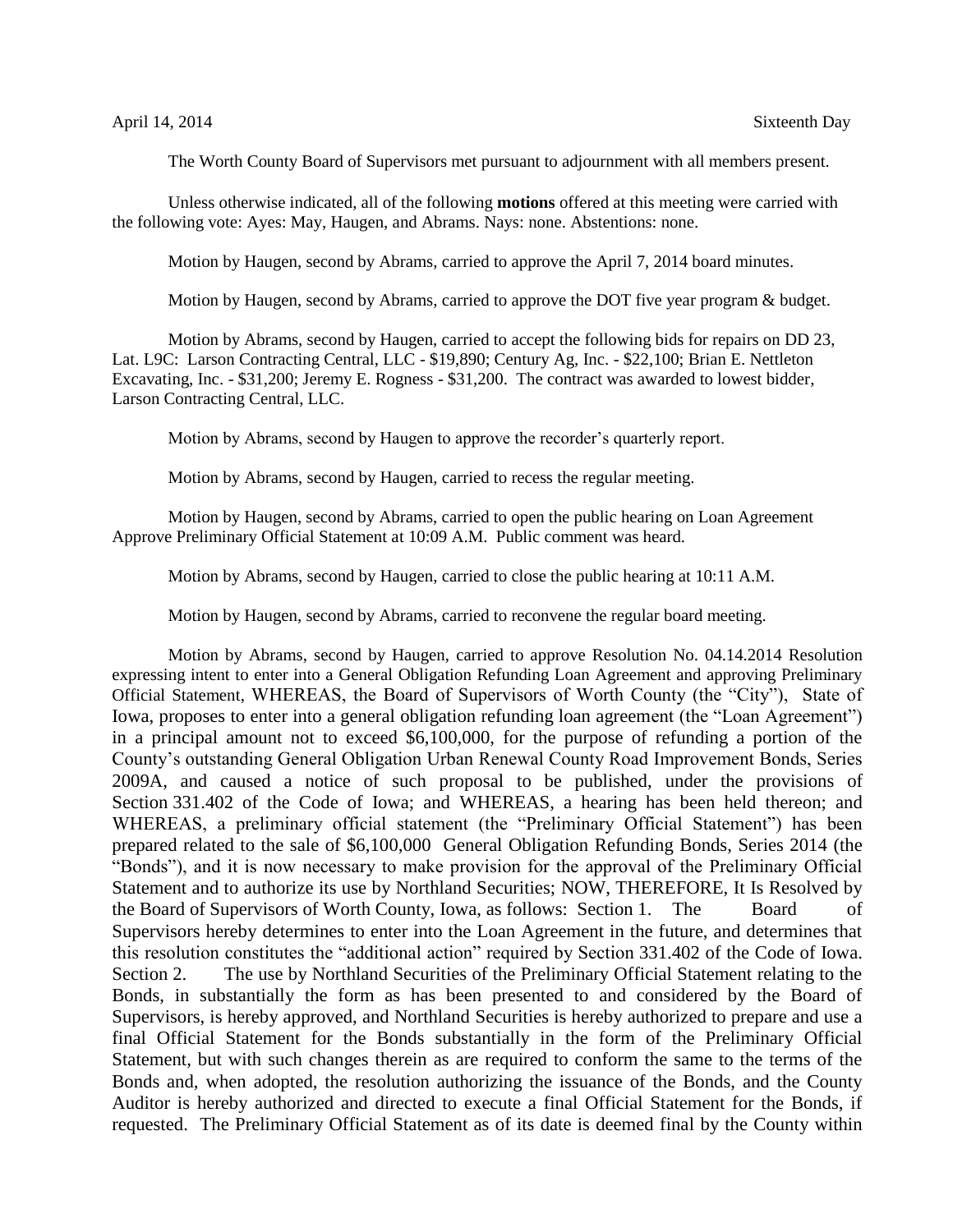the meaning of Rule 15(c)(2)-12 of the Securities and Exchange Commission. Section 3. All resolutions and orders or parts thereof in conflict with the provisions of this resolution, to the extent of such conflict, are hereby repealed. Passed and approved April 14, 2014. Dennis May, Chairperson; Attest: Jacki A. Backhaus, County Auditor.

The following claims were approved:

| A & I Auto Body Inc                | Service-Eng    | 653.94    |
|------------------------------------|----------------|-----------|
| AT & T                             | Service-E911   | 34.68     |
| Abc Legal Services Inc             | Service-Csr    | 64.00     |
| Abrams, Kenneth                    | Exp-Sup        | 860.99    |
| Ag Power Enterprises Inc           | Supplies-Eng   | 1,036.16  |
| Agvantage Fs Inc                   | Fuel-Gsr       | 17,750.23 |
| Allen Occupational Health Serv     | Service-Eng    | 405.00    |
| <b>Alliant Energy</b>              | Service-Shf    | 11,547.78 |
| <b>Auditor Of State</b>            | Filing Fee-Ndp | 625.00    |
| <b>Austin Office Products</b>      | Supplies-Shf   | 51.67     |
| B & J Water Conditioning Inc       | Service-Shf    | 189.00    |
| Barnes Distribution Group Inc      | Supplies-Eng   | 483.70    |
| <b>Bcn</b> Telecom                 | Service-Gsr    | 237.42    |
| Berge, Larry                       | Fuel-Eng       | 6,704.41  |
| <b>Black Hawk Co Sheriff</b>       | Service-Juj    | 141.06    |
| <b>Black Hills Energy Inc</b>      | Service-Eng    | 1,607.49  |
| <b>Bmc Aggregates Lc</b>           | Rock-Eng       | 1,706.23  |
| <b>Bp</b>                          | Fuel-Eng       | 154.51    |
| <b>Businessware Solutions Inc</b>  | Service-Dap    | 661.77    |
| C J Cooper & Associates Inc        | Service-Eng    | 64.00     |
| <b>Card Center</b>                 | Exp-Dap-It/Gis | 2,441.23  |
| <b>Carquest Auto Parts Inc</b>     | Parts-Phd      | 155.60    |
| <b>Cemstone Concrete Materials</b> | Supplies-Eng   | 455.36    |
| Centurylink                        | Service-Eng    | 40.23     |
| Cerro Gordo Co Sheriff             | Service-Juj    | 17.00     |
| <b>Certified Laboratories</b>      | Fuel-Eng       | 595.50    |
| <b>Cintas Corporation</b>          | Supplies-Eng   | 159.48    |
| City Of Fertile                    | Service-Eng    | 1,700.64  |
| City Of Grafton                    | Rutf-Eng       | 938.50    |
| City Of Hanlontown                 | Rutf-Eng       | 381.53    |
| City Of Joice                      | Service-Eng    | 958.38    |
| City Of Kensett                    | Service-Eng    | 492.65    |
| City Of Manly                      | Service-Eng    | 46.79     |
| City Of Northwood                  | Service-Con    | 320.29    |
| Culligan                           | Supplies-Shf   | 31.90     |
| D & D Sales Inc                    | Service-Shf    | 74.00     |
| Dave Syverson Inc                  | Parts-Eng      | 11.33     |
| <b>Electronic Engineering</b>      | Service-Shf    | 2,651.44  |
| Electronic Specialties Inc         | Supplies-Ema   | 455.71    |
| <b>Falkstone Llc</b>               | Rock-Eng       | 812.77    |
| <b>Fallgatter's Market</b>         | Supplies-Phd   | 1,396.09  |
| Five Star Cooperative              | Parts-Eng      | 12.48     |
| Floyd County Sheriff               | Service-Csr    | 18.50     |
| Frank Dunn Company                 | Supplies-Eng   | 749.00    |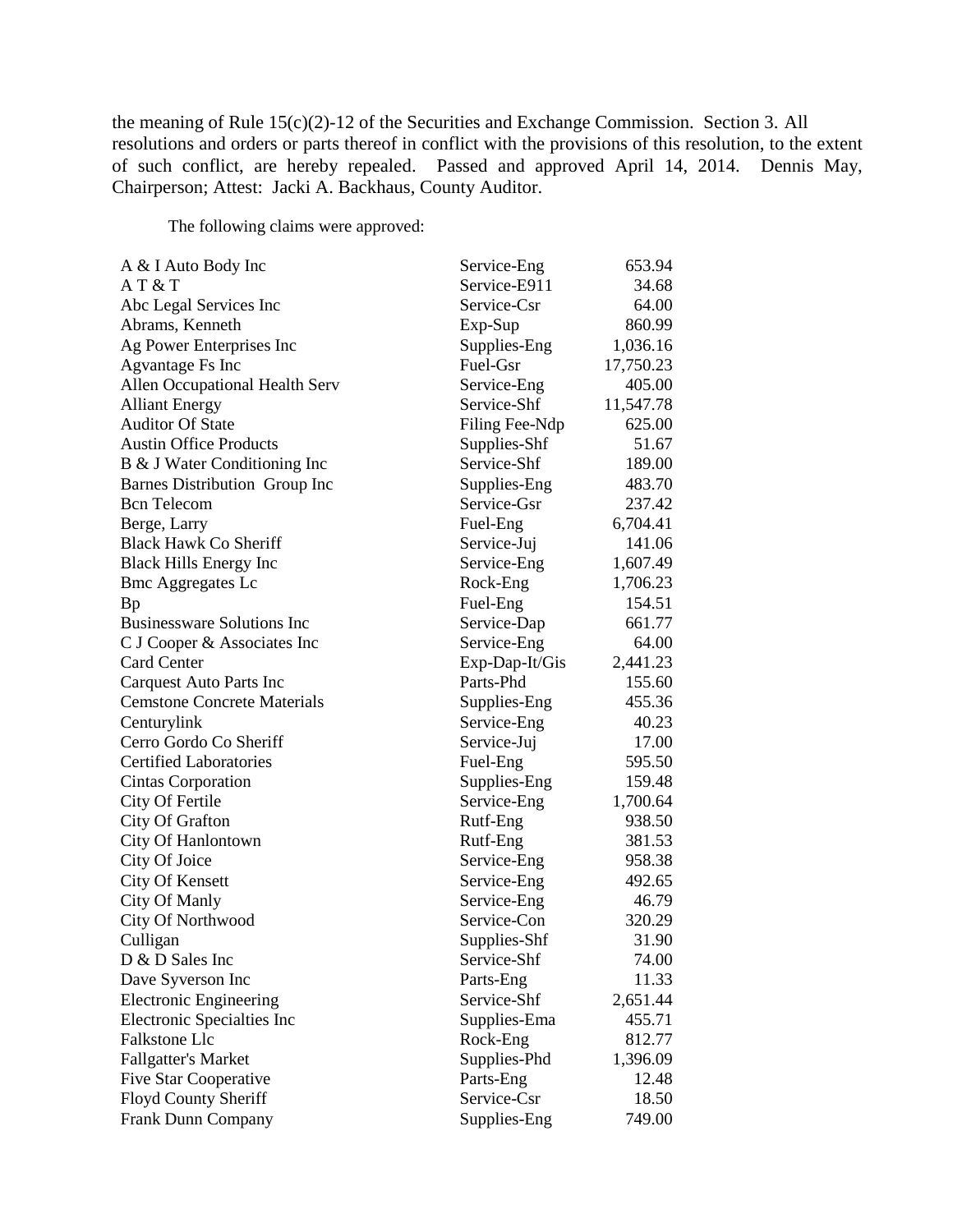| Goveonnection Inc               | Equip-Dap      | 685.00    |
|---------------------------------|----------------|-----------|
| Green Canopy Inc                | Service-Sdp    | 245.00    |
| Greve Law Office                | Exp-Aty        | 89.50     |
| Greve, Jeff                     | Mileage-Aty    | 32.24     |
| Hackbart, Philip E.             | Mileage-Vaf    | 12.48     |
| Hancock Co Sheriff              | Service-Csr    | 28.45     |
| Haugen, David                   | Mileage-Sup    | 124.80    |
| Hawkeye Legal Services Inc      | Service-Csr    | 40.00     |
| <b>Heartland Power Coop</b>     | Service-Eng    | 3,342.43  |
| Hogen, Paul                     | Service-Gsr    | 537.30    |
| Huber Supply Co Inc             | Service-Eng    | 105.00    |
| I35/105 Welcome Center Inc.     | $H/M$ tax-Org  | 5,448.46  |
| Ia Secretary Of State           | Service-Shf    | 103.08    |
| Icap                            | Service-Ins    | 1,723.00  |
| Ip Pathways                     | Equip-Dap      | 33,700.54 |
| Joe's Collision & Performance   | Service-Shf    | 61.45     |
| Johnson, Harold H               | Taxes&Util-Phd | 2,314.74  |
| Kossuth County Sheriff          | Service-Csr    | 16.00     |
| <b>Kws</b> Inc                  | Service-Eng    | 847.50    |
| Lair, Paul                      | Fuel-Eng       | 118.75    |
| Larsen Plumbing & Heating Inc   | Service-Gsr    | 444.31    |
| Larsons Hardware Hank & Rental  | Supplies-Ema   | 499.80    |
| <b>Lawson Products Inc</b>      | Supplies-Con   | 59.93     |
| Lea Mobile Glass Inc            | Service-Eng    | 256.00    |
| Mail Services Llc               | Service-Trs    | 267.68    |
| <b>Manly Junction Signal</b>    | Service-Shf    | 688.94    |
| Marco Inc                       | Service-Shf    | 384.45    |
| Marshall & Swift Inc            | Service-Gsr    | 238.59    |
| May, Dennis                     | Exp-Sup        | 274.40    |
| Mc Clure Engineering Co         | Service-Ndp    | 1,357.20  |
| Mediacom                        | Service-Con    | 599.75    |
| Melby, Ruth                     | Mileage-Mha    | 125.84    |
| Mireles, Sandra                 | Mileage-Mha    | 456.04    |
| Napa Auto Parts                 | Parts-Eng      | 32.70     |
| Nasby's Radiator Service Inc    | Service-Eng    | 295.00    |
| Niacc                           | Edu-Phd        | 36.00     |
| North American Salt Co          | Supplies-Eng   | 3,727.12  |
| Northwood Anchor Inc            | Service-Shf    | 851.55    |
| Northwood Electric Inc          | Service-Eng    | 107.31    |
| Northwood Lumber                | Supplies-Con   | 635.91    |
| Northwood Sanitation Llc        | Service-Gsr    | 181.50    |
| Northwood True Value            | Supplies-Con   | 230.94    |
| Northwood-Kensett Csd           | Trip-Con       | 1,500.00  |
| Northwoods State Bank           | Supplies-Trs   | 93.90     |
| Nuss Truck & Equipment          | Parts-Eng      | 2,663.80  |
| <b>Olson Trading Post Inc</b>   | Service-Con    | 28.02     |
| Pathology Assoc Of Mason City   | Service-Mex    | 250.00    |
| Pfi                             | Service-Csr    | 271.00    |
| <b>Pinnacle Quality Insight</b> | Service-Phd    | 150.00    |
| <b>Pitney Bowes</b>             | Supplies-Trs   | 104.53    |
| Pollard                         | Service-Shf    | 84.00     |
|                                 |                |           |